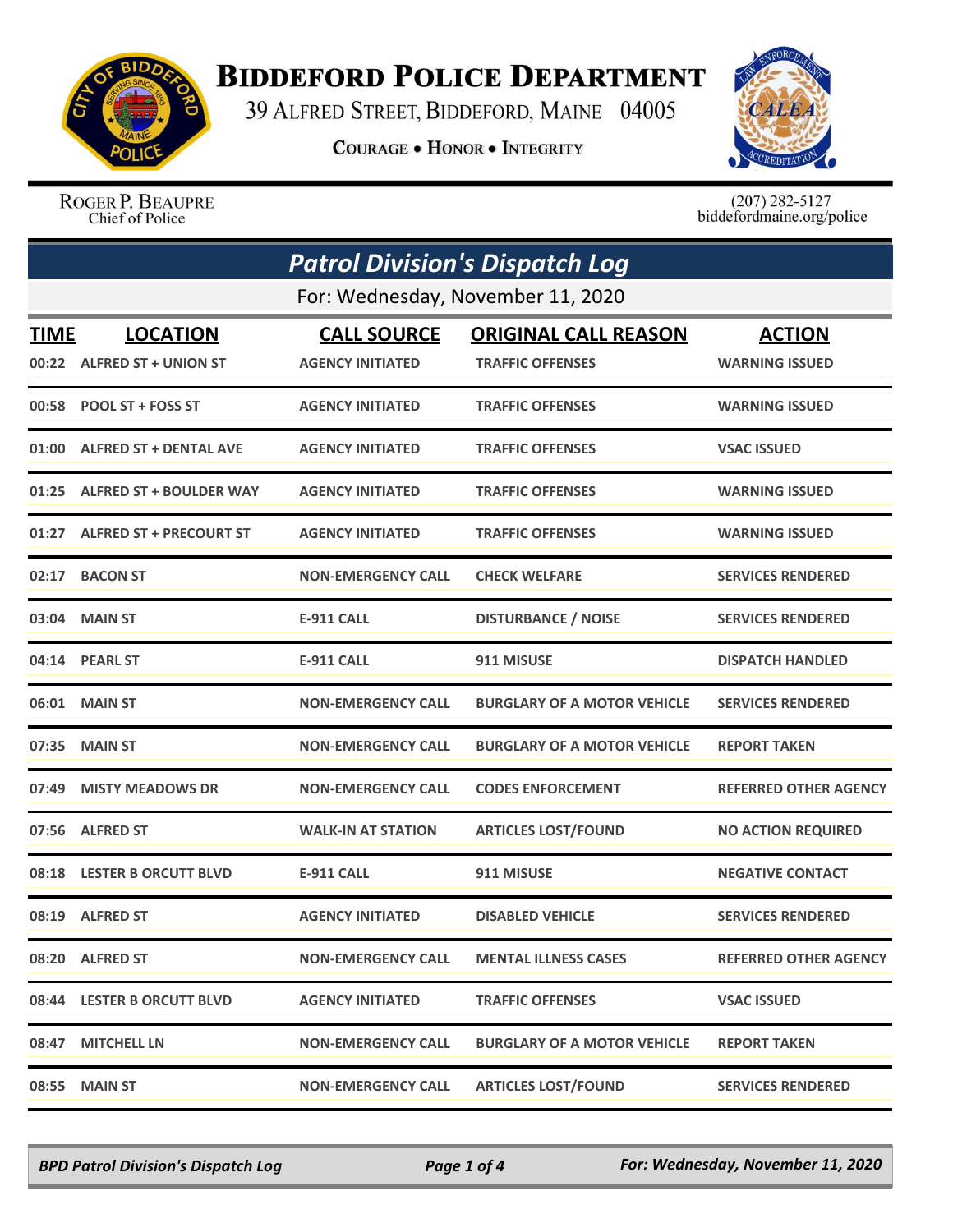| <b>TIME</b>                                                                                                          | <b>LOCATION</b><br>09:19 SOUTH ST + ADAMS ST | <b>CALL SOURCE</b><br><b>NON-EMERGENCY CALL</b> | <b>ORIGINAL CALL REASON</b><br><b>CRIMINAL MISCHIEF</b> | <b>ACTION</b><br><b>REPORT TAKEN</b> |
|----------------------------------------------------------------------------------------------------------------------|----------------------------------------------|-------------------------------------------------|---------------------------------------------------------|--------------------------------------|
|                                                                                                                      | 09:21 ST MARYS ST                            | <b>NON-EMERGENCY CALL</b>                       | <b>FRAUD / SCAM</b>                                     | <b>REPORT TAKEN</b>                  |
|                                                                                                                      | 09:34 ALFRED ST                              | <b>WALK-IN AT STATION</b>                       | <b>COURT ORDERED CHECK IN</b>                           | <b>DISPATCH HANDLED</b>              |
|                                                                                                                      | 09:38 ALFRED ST                              | <b>WALK-IN AT STATION</b>                       | <b>COURT ORDERED CHECK IN</b>                           | <b>SERVICES RENDERED</b>             |
| 09:43                                                                                                                | <b>GUINEA RD</b>                             | <b>AGENCY INITIATED</b>                         | <b>TRAFFIC OFFENSES</b>                                 | <b>WARNING ISSUED</b>                |
|                                                                                                                      | 09:53 ALFRED ST                              | <b>NON-EMERGENCY CALL</b>                       | <b>VIOL OF BAIL CONDITIONS</b>                          | <b>REPORT TAKEN</b>                  |
| 09:53                                                                                                                | <b>ALFRED ST</b>                             | <b>NON-EMERGENCY CALL</b>                       | <b>SUSPICION</b>                                        | <b>SERVICES RENDERED</b>             |
|                                                                                                                      | 09:57 WEST ST                                | <b>AGENCY INITIATED</b>                         | <b>TRAFFIC OFFENSES</b>                                 | <b>WARNING ISSUED</b>                |
|                                                                                                                      | 10:10 WEST ST                                | <b>AGENCY INITIATED</b>                         | <b>TRAFFIC OFFENSES</b>                                 | <b>WARNING ISSUED</b>                |
|                                                                                                                      | 10:21 GUINEA RD                              | <b>AGENCY INITIATED</b>                         | <b>TRAFFIC OFFENSES</b>                                 | <b>WARNING ISSUED</b>                |
|                                                                                                                      | 10:32 POOL ST                                | <b>AGENCY INITIATED</b>                         | <b>TRAFFIC OFFENSES</b>                                 | <b>VSAC ISSUED</b>                   |
|                                                                                                                      | 10:34 MARSHALL AVE                           | <b>AGENCY INITIATED</b>                         | <b>PRO-ACTIVE RESPONSE TEAM</b>                         | <b>NO VIOLATION</b>                  |
| 10:45                                                                                                                | <b>POOL ST</b>                               | <b>AGENCY INITIATED</b>                         | <b>TRAFFIC OFFENSES</b>                                 | <b>WARNING ISSUED</b>                |
| 11:35                                                                                                                | <b>PIERSONS LN</b>                           | <b>NON-EMERGENCY CALL</b>                       | <b>ARTICLES LOST/FOUND</b>                              | <b>TRANSPORT TO HOSPITAL</b>         |
| 11:36                                                                                                                | <b>NEWTOWN RD</b>                            | <b>AGENCY INITIATED</b>                         | <b>TRAFFIC OFFENSES</b>                                 | <b>WARNING ISSUED</b>                |
|                                                                                                                      | 11:41 SOUTH ST                               | <b>E-911 CALL</b>                               | ATTEMPTED/THREATENED SUICIDE SERVICES RENDERED          |                                      |
|                                                                                                                      | 11:47 POOL ST                                | <b>AGENCY INITIATED</b>                         | <b>TRAFFIC OFFENSES</b>                                 | <b>SUMMONS ISSUED</b>                |
| OFFENDER: GEORGE J MACKENZIE  AGE: 56  RESIDENT OF: SPRINGVALE, ME<br><b>CHARGE: OPERATE VEHICLE WITHOUT LICENSE</b> |                                              |                                                 |                                                         |                                      |
|                                                                                                                      | 12:06 ALFRED ST                              | <b>WALK-IN AT STATION</b>                       | <b>ARTICLES LOST/FOUND</b>                              | <b>SERVICES RENDERED</b>             |
|                                                                                                                      | 12:09 SOKOKIS RD                             | <b>AGENCY INITIATED</b>                         | <b>TRAFFIC OFFENSES</b>                                 | <b>VSAC ISSUED</b>                   |
|                                                                                                                      | 12:19 PEARL ST                               | <b>NON-EMERGENCY CALL</b>                       | <b>CODES ENFORCEMENT</b>                                | <b>REFERRED OTHER AGENCY</b>         |
|                                                                                                                      | 12:42 ALFRED ST                              | <b>WALK-IN AT STATION</b>                       | <b>DRUG</b>                                             | <b>SERVICES RENDERED</b>             |
|                                                                                                                      | 12:42 WILSON ST                              | <b>NON-EMERGENCY CALL</b>                       | <b>ALL OTHER</b>                                        | <b>SERVICES RENDERED</b>             |
|                                                                                                                      | 12:46 WASHINGTON ST                          | <b>WALK-IN AT STATION</b>                       | <b>HARASSMENT</b>                                       | <b>SERVICES RENDERED</b>             |
|                                                                                                                      | 12:50 GUINEA RD                              | <b>AGENCY INITIATED</b>                         | <b>TRAFFIC OFFENSES</b>                                 | <b>WARNING ISSUED</b>                |
|                                                                                                                      |                                              |                                                 |                                                         |                                      |

*BPD Patrol Division's Dispatch Log Page 2 of 4 For: Wednesday, November 11, 2020*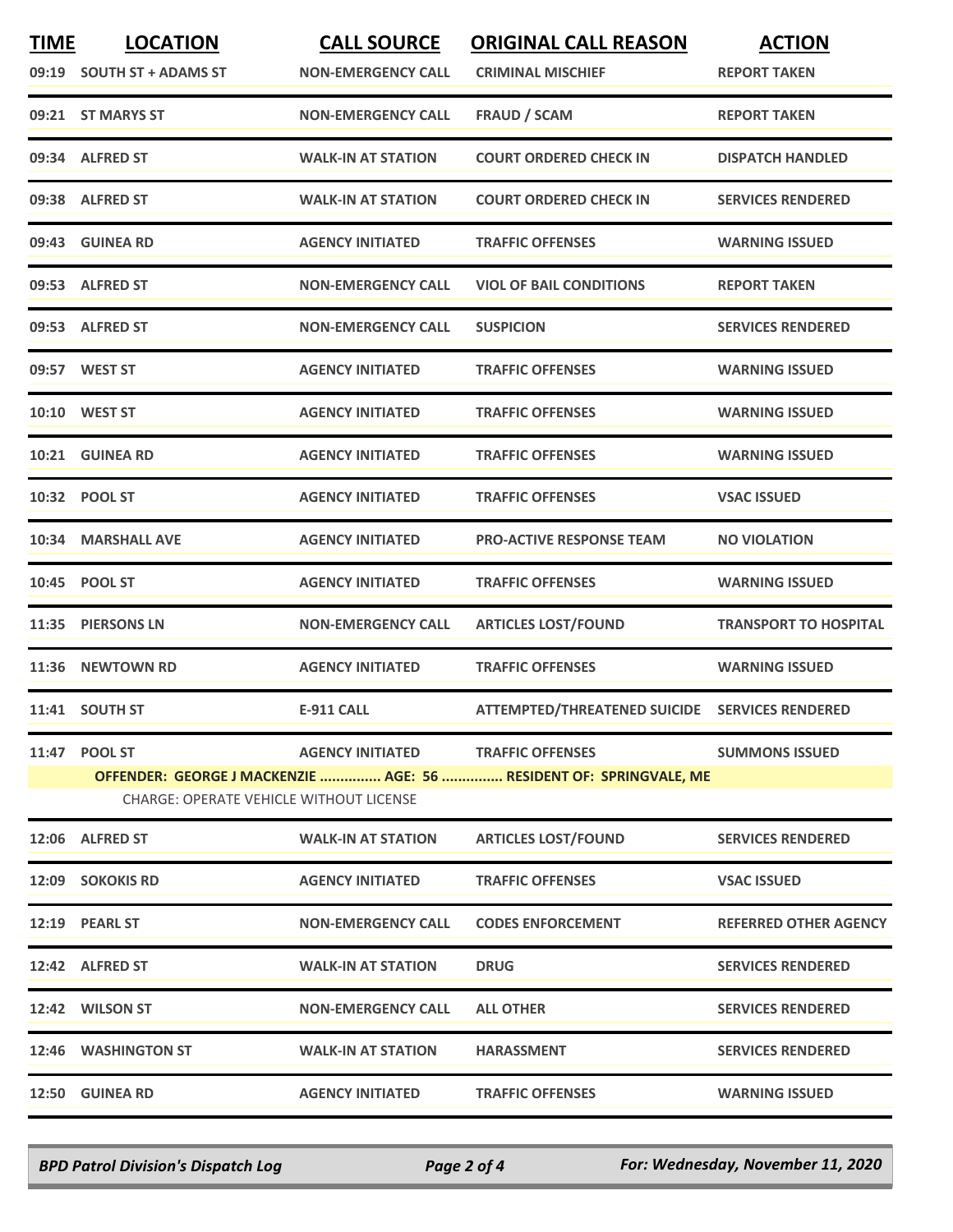| <b>TIME</b> | <b>LOCATION</b>                                                                     | <b>CALL SOURCE</b>                | <b>ORIGINAL CALL REASON</b>                                   | <b>ACTION</b>             |
|-------------|-------------------------------------------------------------------------------------|-----------------------------------|---------------------------------------------------------------|---------------------------|
|             | 12:58 ELM ST                                                                        | <b>E-911 CALL</b>                 | 911 MISUSE                                                    | <b>SERVICES RENDERED</b>  |
|             | 13:01 GUINEA RD                                                                     | <b>AGENCY INITIATED</b>           | <b>TRAFFIC OFFENSES</b>                                       | <b>VSAC ISSUED</b>        |
|             | 13:01 ELM ST + CUTTS ST                                                             | <b>E-911 CALL</b>                 | <b>CHECK WELFARE</b>                                          | <b>SERVICES RENDERED</b>  |
|             | 13:27 MAIN ST                                                                       | <b>NON-EMERGENCY CALL</b>         | <b>HARASSMENT</b>                                             | <b>SERVICES RENDERED</b>  |
|             | 13:33 PIKE ST                                                                       | <b>NON-EMERGENCY CALL</b>         | <b>ANIMAL COMPLAINT</b>                                       | <b>SERVICES RENDERED</b>  |
|             | 13:40 POOL ST                                                                       | <b>AGENCY INITIATED</b>           | <b>TRAFFIC OFFENSES</b>                                       | <b>WARNING ISSUED</b>     |
|             | 13:55 POOL ST                                                                       | <b>AGENCY INITIATED</b>           | <b>TRAFFIC OFFENSES</b>                                       | <b>NO ACTION REQUIRED</b> |
|             | 14:16 GRANITE ST                                                                    | <b>AGENCY INITIATED</b>           | <b>TRAFFIC OFFENSES</b>                                       | <b>WARNING ISSUED</b>     |
|             | 14:23 HILLS BEACH RD                                                                | <b>E-911 CALL</b>                 | 911 MISUSE                                                    | <b>SERVICES RENDERED</b>  |
|             | 14:46 BRADBURY ST                                                                   | <b>NON-EMERGENCY CALL</b>         | <b>SUSPICION</b>                                              | <b>SERVICES RENDERED</b>  |
| 14:56       | <b>WILLIAMS CT</b>                                                                  | <b>NON-EMERGENCY CALL</b>         | <b>DISTURBANCE / NOISE</b>                                    | <b>SERVICES RENDERED</b>  |
|             | 14:57 MAIN ST                                                                       | <b>NON-EMERGENCY CALL</b>         | 911 MISUSE                                                    | <b>NEGATIVE CONTACT</b>   |
|             | <b>14:59 MAIN ST</b>                                                                | <b>E-911 CALL</b>                 | 911 MISUSE                                                    | <b>DISPATCH HANDLED</b>   |
|             | 15:28 ALFRED ST                                                                     | <b>AGENCY INITIATED</b>           | <b>TRAFFIC OFFENSES</b>                                       | <b>WARNING ISSUED</b>     |
|             | 15:46 JEFFERSON ST + ADAMS ST                                                       | <b>AGENCY INITIATED</b>           | <b>TRAFFIC OFFENSES</b>                                       | <b>WARNING ISSUED</b>     |
|             | 15:46 ELM ST                                                                        | <b>NON-EMERGENCY CALL</b>         | <b>ALL OTHER</b>                                              | <b>SERVICES RENDERED</b>  |
|             | 15:55 WEST ST + GERTRUDE AVE                                                        | <b>AGENCY INITIATED</b>           | <b>TRAFFIC OFFENSES</b>                                       | <b>WARNING ISSUED</b>     |
|             | 16:31 CLEAVES ST                                                                    | <b>AGENCY INITIATED</b>           | <b>SUSPICION</b>                                              | <b>SERVICES RENDERED</b>  |
|             | 17:39 ELM ST                                                                        | <b>AGENCY INITIATED</b>           | <b>TRAFFIC OFFENSES</b>                                       | <b>WARNING ISSUED</b>     |
|             | 17:46 ALFRED ST + DENTAL AVE<br>CHARGE: OPERATING WITH EXPIRED LICENSE OVER 90 DAYS | AGENCY INITIATED TRAFFIC OFFENSES | OFFENDER: JILLIAN A JOHNSON  AGE: 37  RESIDENT OF: DAYTON, ME | <b>SUMMONS ISSUED</b>     |
|             | 17:50 ELM ST                                                                        | E-911 CALL                        | <b>MOTOR VEHICLE THEFT</b>                                    | <b>UNFOUNDED</b>          |
|             | $18:20$ WEST ST + HILL ST                                                           | <b>AGENCY INITIATED</b>           | <b>TRAFFIC OFFENSES</b>                                       | <b>VSAC ISSUED</b>        |
|             | 18:25 ELM ST                                                                        | <b>NON-EMERGENCY CALL</b>         | <b>SUSPICION</b>                                              | <b>GONE ON ARRIVAL</b>    |
|             | 18:42 ALFRED ST                                                                     | <b>AGENCY INITIATED</b>           | <b>TRAFFIC OFFENSES</b>                                       | <b>WARNING ISSUED</b>     |

*BPD Patrol Division's Dispatch Log Page 3 of 4 For: Wednesday, November 11, 2020*